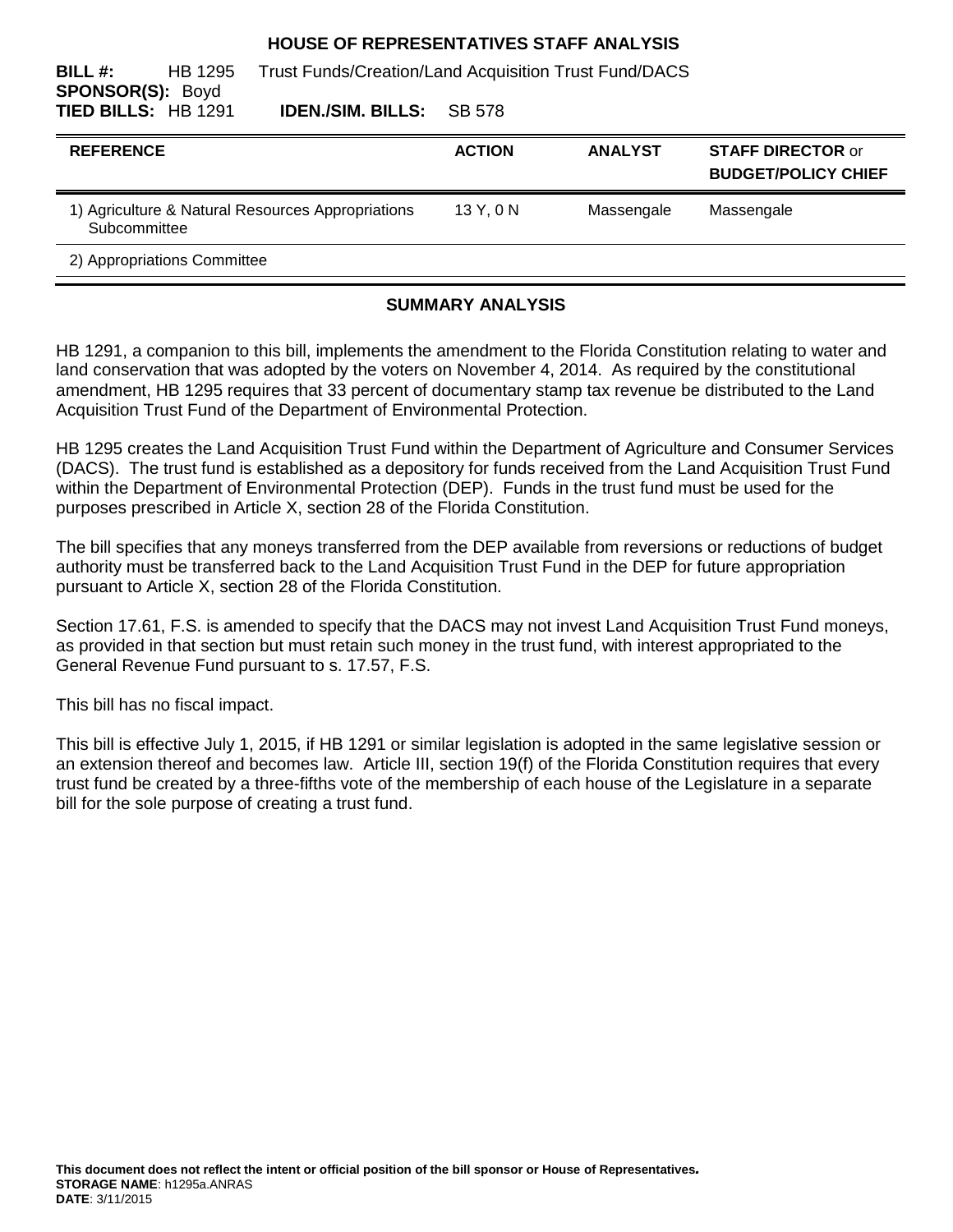#### **FULL ANALYSIS**

## **I. SUBSTANTIVE ANALYSIS**

#### A. EFFECT OF PROPOSED CHANGES:

HB 1291, a companion to this bill, implements the amendment to the Florida Constitution relating to water and land conservation that was adopted by the voters on November 4, 2014. As required by the constitutional amendment, the bill requires that 33 percent of documentary stamp tax revenue be distributed to the Land Acquisition Trust Fund of the Department of Environmental Protection.

HB 1295 creates the Land Acquisition Trust Fund within the Department of Agriculture and Consumer Services (DACS) for use as a depository for funds received from the Land Acquisition Trust Fund within the Department of Environmental Protection (DEP). Funds in the trust fund must be used for the purposes prescribed in Article X, section 28 of the Florida Constitution.

Any moneys transferred from the DEP available from reversions or reductions of budget authority must be transferred back to the Land Acquisition Trust Fund in the DEP for future appropriation pursuant to Article X, section 28 of the Florida Constitution.

Article III, section 19(f) of the Florida Constitution requires that every trust fund be created by a threefifths vote of the membership of each house of the Legislature in a separate bill for the sole purpose of creating a trust fund. State trust funds terminate not more than four years after the initial creation unless re-created. This trust fund will terminate on July 1, 2019, pursuant to Article III, section 19(f) of the Florida Constitution, unless terminated sooner or re-created by the Legislature.

Section 17.61, F.S. is amended to specify that the DACS may not invest Land Acquisition Trust Fund moneys as provided in that section but must retain such money in the trust fund, with interest appropriated to the General Revenue Fund pursuant to s. 17.57, F.S.

#### B. SECTION DIRECTORY:

**Section 1** Creates the Land Acquisition Trust Fund in the Department of Agriculture and Consumer Services.

**Section 2** Amends s. 17.61, F.S., relating to interest on investments.

**Section 3** Provides an effective date of July 1, 2015, if HB 1291 or similar legislation is adopted in the same legislative session or an extension thereof and becomes law.

## **II. FISCAL ANALYSIS & ECONOMIC IMPACT STATEMENT**

- A. FISCAL IMPACT ON STATE GOVERNMENT:
	- 1. Revenues:

None.

2. Expenditures:

None.

- B. FISCAL IMPACT ON LOCAL GOVERNMENTS:
	- 1. Revenues:

None.

2. Expenditures: